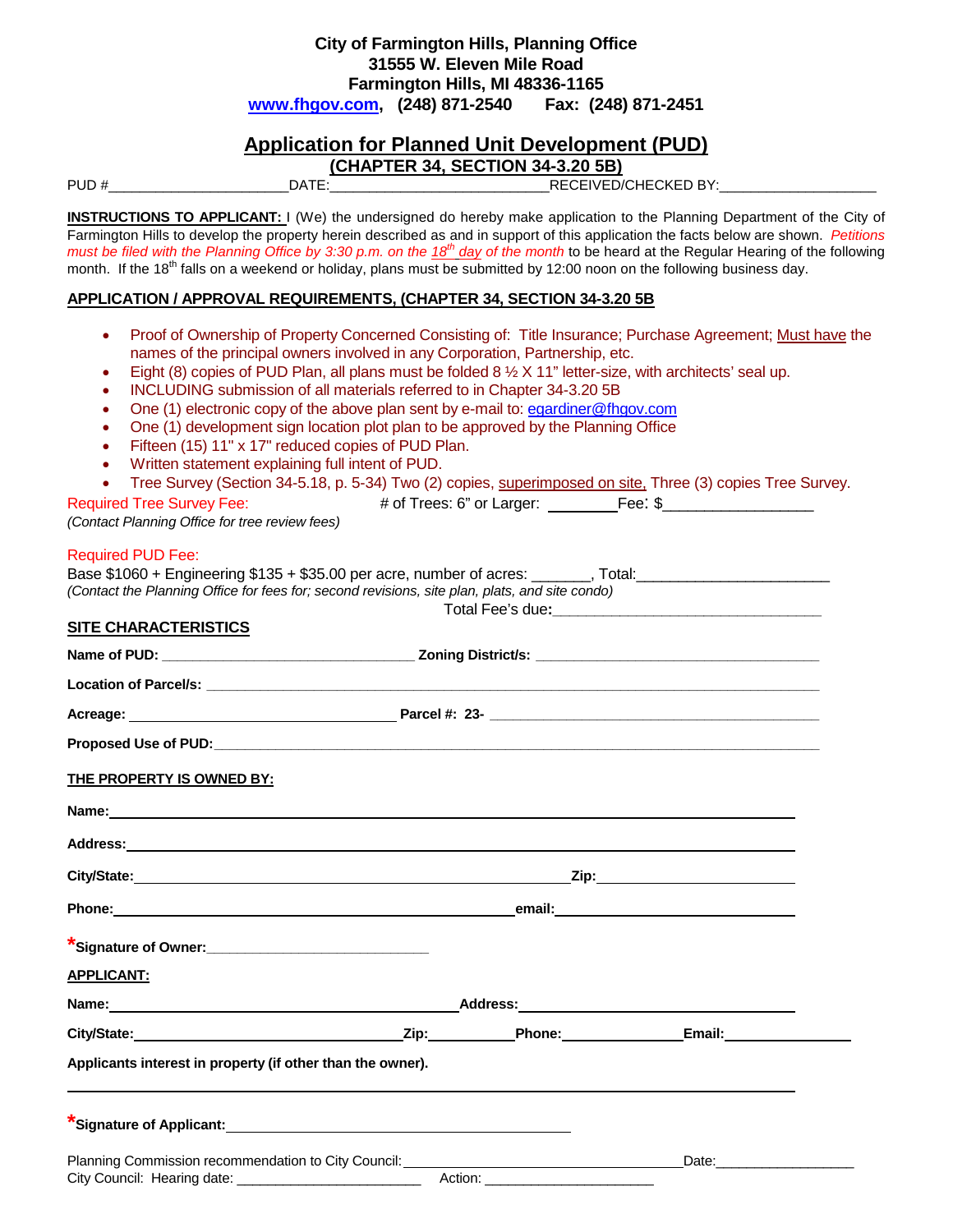### CITY OF FARMINGTON HILLS

## DEPARTMENT OF PLANNING & COMMUNITY DEVELOPMENT

## **CLUSTER OPTION AND P.U.D. PLAN REQUIRED SIGN STANDARDS**

It shall be the applicant's responsibility to meet the following notification requirements in the City of Farmington Hills. Failure to conform with this may result in delays in the review process. For further information, contact the Planning Staff at 248-871-2540.

The applicant is required to submit a sign location plot plan at the time of submission for Cluster Option or P.U.D. plan application. The sign location plot plan must be reviewed and approved for compliance with these regulations by the Planning Office at the time of application.

### **SIGN SPECIFICATIONS**

Signs must meet the following specifications:

- black letters on a white background
- size of sign minimum 4 ft. (vertical) by 6 ft. (horizontal)
- sign face shall be an exterior plywood, aluminum, or similar material
- wording shall be as follows:

## **DEVELOPMENT PROPOSED FOR MORE INFORMATION CALL FARMINGTON HILLS PLANNING 248-871-2540**

**(min. 8-inch high letters) (min. 3-inch high letters) (min. 4-inch high letters) (min. 5-inch high letters)**

- installed a minimum of 42 inches above the ground

 - the sign support system must be structurally sound and able to withstand lateral wind of 14 pounds per square foot.

## **SIGN LOCATION**

Signs shall be placed on the property proposed for development and in full public view along street or road frontages. The proposed sign must be located along the property line of the right-of-way at the midpoint of the property width.

A corner lot, or a lot situated on more than one road, will require a sign for each road frontage, meeting the above location requirements. In no instance shall a sign be located within 25 ft. of the intersection. The sign location must be approved by the Planning Office at the time of application. In unique cases due to the configuration of the property, or natural features the Planning Office may approve an alternate sign location.